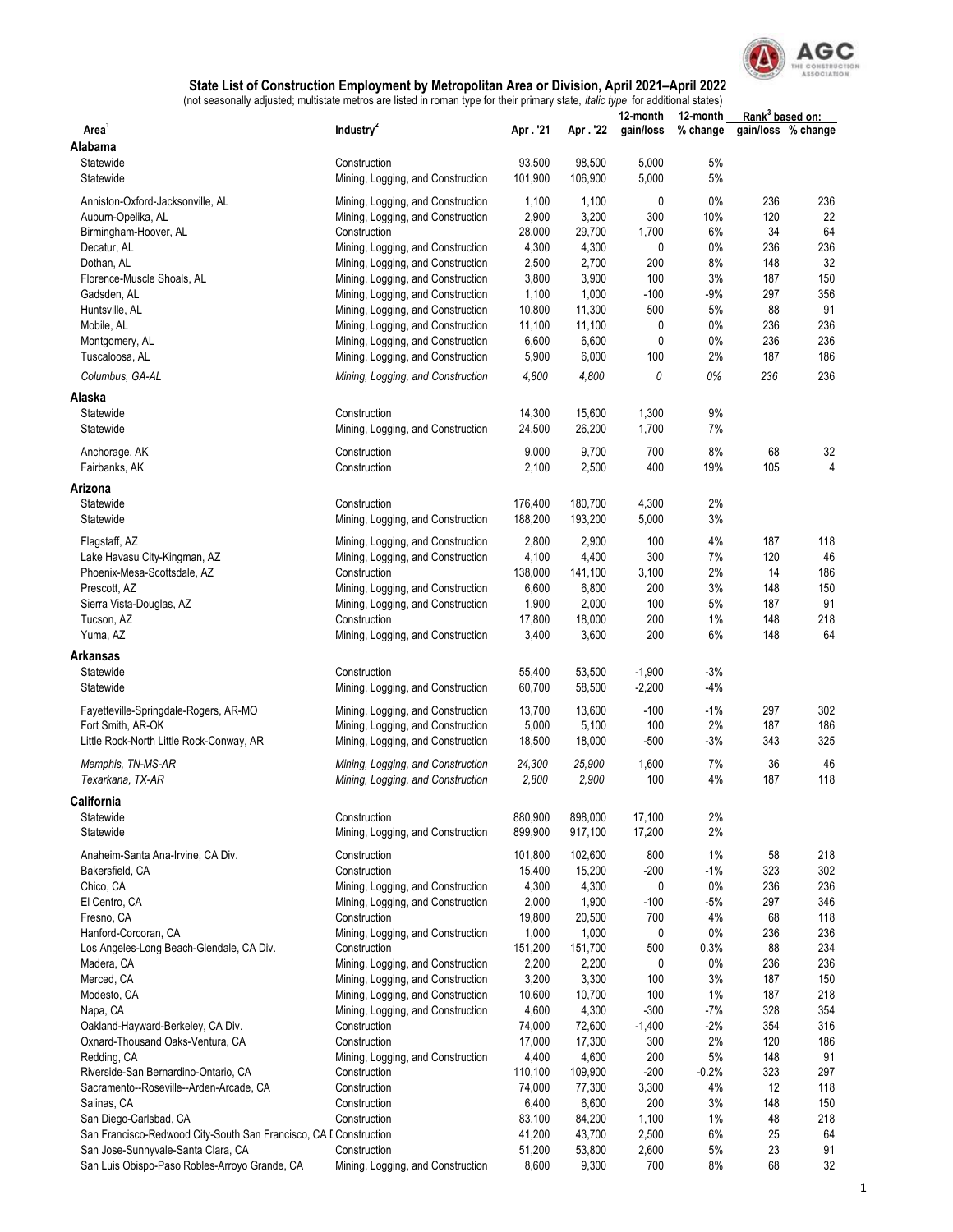

|                                                                   | adjudical, mailleate motive are noted in remain type for their primary |                 |                 | 12-month   | 12-month | Rank <sup>3</sup> based on: |                    |
|-------------------------------------------------------------------|------------------------------------------------------------------------|-----------------|-----------------|------------|----------|-----------------------------|--------------------|
| Area'                                                             | Industry <sup>2</sup>                                                  | Apr. 21         | Apr. '22        | gain/loss  | % change |                             | gain/loss % change |
| San Rafael, CA Div.                                               | Construction                                                           | 7,600           | 7,700           | 100        | 1%       | 187                         | 218                |
| Santa Cruz-Watsonville, CA                                        | Mining, Logging, and Construction                                      | 4,800           | 4,900           | 100        | 2%       | 187                         | 186                |
| Santa Maria-Santa Barbara, CA                                     | Construction                                                           | 9,100           | 9,100           | 0          | $0\%$    | 236                         | 236                |
| Santa Rosa, CA                                                    | Construction                                                           | 15,900          | 16,100          | 200        | 1%       | 147                         | 218                |
| Stockton-Lodi, CA                                                 | Construction                                                           | 13,700          | 14,300          | 600        | 4%       | 77                          | 118                |
| Vallejo-Fairfield, CA                                             | Construction                                                           | 11,200          | 12,000          | 800        | 7%       | 58                          | 46                 |
| Visalia-Porterville, CA                                           | Mining, Logging, and Construction                                      | 7,100           | 7,400           | 300        | 4%       | 120                         | 118                |
| Yuba City, CA                                                     | Mining, Logging, and Construction                                      | 2,800           | 2,800           | 0          | $0\%$    | 236                         | 236                |
| Colorado                                                          |                                                                        |                 |                 |            |          |                             |                    |
| Statewide                                                         | Construction                                                           | 175,400         | 180,700         | 5,300      | 3%       |                             |                    |
| Statewide                                                         | Mining, Logging, and Construction                                      | 195,200         | 201,200         | 6,000      | 3%       |                             |                    |
| Boulder, CO                                                       | Mining, Logging, and Construction                                      | 5,600           | 5,600           | 0          | $0\%$    | 236                         | 236                |
| Colorado Springs, CO                                              | Mining, Logging, and Construction                                      | 18,800          | 18,700          | $-100$     | $-1%$    | 297                         | 302                |
| Denver-Aurora-Lakewood, CO                                        | Mining, Logging, and Construction                                      | 107,800         | 110,500         | 2,700      | 3%       | 21                          | 150                |
| Fort Collins, CO                                                  | Mining, Logging, and Construction                                      | 11,800          | 12,600          | 800        | 7%       | 58                          | 46                 |
|                                                                   |                                                                        |                 |                 |            |          |                             | 91                 |
| Grand Junction, CO                                                | Mining, Logging, and Construction                                      | 6,100           | 6,400           | 300        | 5%<br>3% | 120<br>88                   |                    |
| Greeley, CO<br>Pueblo, CO                                         | Mining, Logging, and Construction                                      | 15,300<br>3,800 | 15,800<br>4,000 | 500<br>200 | 5%       | 148                         | 150<br>91          |
|                                                                   | Mining, Logging, and Construction                                      |                 |                 |            |          |                             |                    |
| Connecticut                                                       |                                                                        |                 |                 |            |          |                             |                    |
| Statewide                                                         | Construction                                                           | 58,400          | 61,900          | 3,500      | 6%       |                             |                    |
| Statewide                                                         | Mining, Logging, and Construction                                      | 58,900          | 62,400          | 3,500      | 6%       |                             |                    |
| Bridgeport-Stamford-Norwalk, CT NECTA                             | Mining, Logging, and Construction                                      | 12,700          | 13,100          | 400        | 3%       | 105                         | 150                |
| Hartford-West Hartford-East Hartford, CT NECTA                    | Mining, Logging, and Construction                                      | 20,100          | 20,600          | 500        | 2%       | 88                          | 186                |
| New Haven, CT NECTA                                               | Mining, Logging, and Construction                                      | 11,100          | 11,000          | $-100$     | $-1%$    | 297                         | 302                |
| Norwich-New London-Westerly, CT-RI NECTA                          | Mining, Logging, and Construction                                      | 3,800           | 4,600           | 800        | 21%      | 58                          | 3                  |
| Waterbury, CT NECTA                                               | Mining, Logging, and Construction                                      | 2,700           | 3,000           | 300        | 11%      | 120                         | 20                 |
|                                                                   |                                                                        |                 |                 |            |          |                             |                    |
| Springfield, MA-CT NECTA                                          | Mining, Logging, and Construction                                      | 11,500          | 12,000          | 500        | 4%       | 88                          | 118                |
| Worcester, MA-CT NECTA                                            | Mining, Logging, and Construction                                      | 11,700          | 11,600          | $-100$     | $-1%$    | 297                         | 302                |
| Delaware                                                          |                                                                        |                 |                 |            |          |                             |                    |
| Statewide                                                         | Mining, Logging, and Construction                                      | 23,000          | 24,100          | 1,100      | 5%       |                             |                    |
|                                                                   |                                                                        |                 |                 |            | 3%       |                             |                    |
| Dover, DE                                                         | Mining, Logging, and Construction                                      | 2,900           | 3,000           | 100        |          | 187                         | 150                |
| Wilmington, DE-MD-NJ Div.                                         | Mining, Logging, and Construction                                      | 16,900          | 17,700          | 800        | $5%$     | 58                          | 91                 |
| Salisbury, MD-DE                                                  | Mining, Logging, and Construction                                      | 9,500           | 10,100          | 600        | 6%       | 77                          | 64                 |
| <b>District of Columbia</b>                                       |                                                                        |                 |                 |            |          |                             |                    |
| Washington, DC                                                    | Mining, Logging, and Construction                                      | 14,900          | 15,300          | 400        | 3%       | 105                         | 150                |
|                                                                   |                                                                        |                 |                 |            |          |                             |                    |
| Florida                                                           |                                                                        |                 |                 |            |          |                             |                    |
| Statewide                                                         | Construction                                                           | 575,100         | 592,100         | 17.000     | 3%       |                             |                    |
| Statewide                                                         | Mining, Logging, and Construction                                      | 580,500         | 597,300         | 16,800     | 3%       |                             |                    |
| Cape Coral-Fort Myers, FL                                         | Mining, Logging, and Construction                                      | 34,300          | 35,000          | 700        | 2%       | 68                          | 186                |
| Crestview-Fort Walton Beach-Destin, FL                            | Mining, Logging, and Construction                                      | 7,300           | 7,300           | 0          | 0%       | 236                         | 236                |
| Deltona-Daytona Beach-Ormond Beach, FL                            | Mining, Logging, and Construction                                      | 14,200          | 14,500          | 300        | 2%       | 120                         | 186                |
| Fort Lauderdale-Pompano Beach-Deerfield Beach, FL Di Construction |                                                                        | 49,000          | 49,600          | 600        | 1%       | 77                          | 218                |
| Gainesville, FL                                                   | Mining, Logging, and Construction                                      | 6,200           | 6,400           | 200        | 3%       | 148                         | 150                |
| Jacksonville, FL                                                  | Construction                                                           | 47,300          | 50,600          | 3,300      | 7%       | 12                          | 46                 |
| Lakeland-Winter Haven, FL                                         | Mining, Logging, and Construction                                      | 15,600          | 14,700          | $-900$     | $-6%$    | 348                         | 351                |
| Miami-Miami Beach-Kendall, FL Div.                                | Construction                                                           | 52,200          | 54,300          | 2,100      | 4%       | 29                          | 118                |
| Naples-Immokalee-Marco Island, FL                                 | Mining, Logging, and Construction                                      | 17,700          | 19,000          | 1,300      | 7%       | 45                          | 46                 |
| North Port-Sarasota-Bradenton, FL                                 | Mining, Logging, and Construction                                      | 27,100          | 27,600          | 500        | 2%       | 88                          | 186                |
| Ocala, FL                                                         | Mining, Logging, and Construction                                      | 8,900           | 9,200           | 300        | 3%       | 120                         | 150                |
| Orlando-Kissimmee-Sanford, FL                                     | Construction                                                           | 82,500          | 78,700          | $-3,800$   | $-5%$    | 358                         | 346                |
| Palm Bay-Melbourne-Titusville, FL                                 | Mining, Logging, and Construction                                      | 17,800          | 17,000          | -800       | -4%      | 346                         | 339                |
| Panama City, FL                                                   | Mining, Logging, and Construction                                      | 7,000           | 7,000           | 0          | 0%       | 236                         | 236                |
| Pensacola-Ferry Pass-Brent, FL                                    | Mining, Logging, and Construction                                      | 12,600          | 13,000          | 400        | 3%       | 105                         | 150                |
| Port St. Lucie, FL                                                | Mining, Logging, and Construction                                      | 12,900          | 12,600          | -300       | $-2%$    | 328                         | 316                |
| Punta Gorda, FL                                                   | Mining, Logging, and Construction                                      | 4,700           | 4,800           | 100        | 2%       | 187                         | 186                |
| Sebastian-Vero Beach, FL                                          | Mining, Logging, and Construction                                      | 4,400           | 4,600           | 200        | 5%       | 148                         | 91                 |
| Tallahassee, FL                                                   | Mining, Logging, and Construction                                      | 8,300           | 8,100           | $-200$     | -2%      | 323                         | 316                |
| Tampa-St. Petersburg-Clearwater, FL                               | Construction                                                           | 85,600          | 89,200          | 3,600      | 4%       | 9                           | 118                |
| West Palm Beach-Boca Raton-Delray Beach, FL Div.                  | Construction                                                           | 38,500          | 39,400          | 900        | 2%       | 55                          | 186                |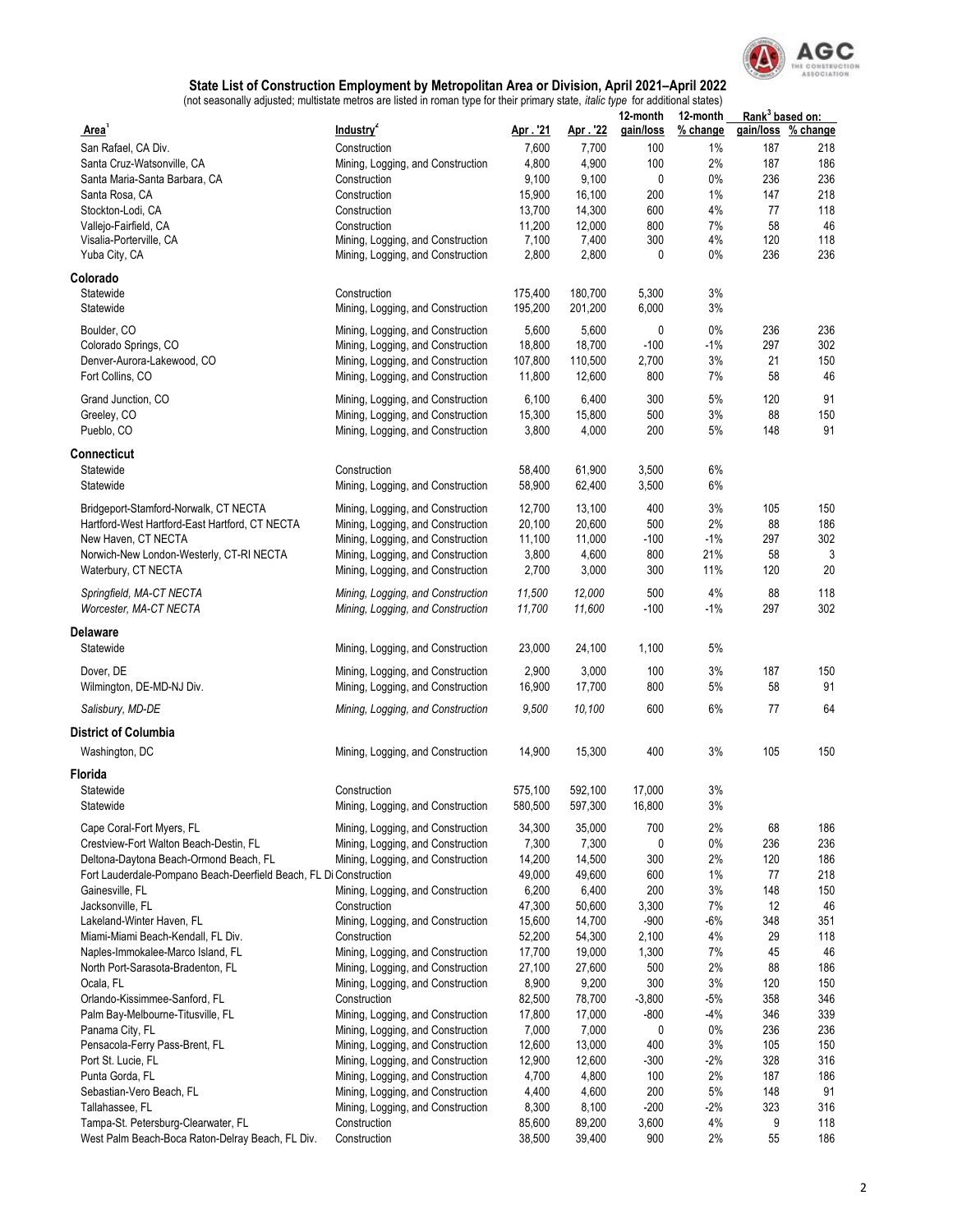

| Area'                                              | Industry <sup>2</sup>                                                  | Apr. 21         | Apr. 22         | 12-month<br>gain/loss | 12-month<br>% change | Rank <sup>3</sup> based on: | gain/loss % change |
|----------------------------------------------------|------------------------------------------------------------------------|-----------------|-----------------|-----------------------|----------------------|-----------------------------|--------------------|
| Georgia                                            |                                                                        |                 |                 |                       |                      |                             |                    |
| Statewide                                          | Construction                                                           | 203,500         | 202,800         | $-700$                | $-0.3%$              |                             |                    |
| Statewide                                          | Mining, Logging, and Construction                                      | 212,900         | 212,600         | $-300$                | $-0.1%$              |                             |                    |
| Atlanta-Sandy Springs-Roswell, GA                  | Construction                                                           | 129,700         | 130,700         | 1,000                 | 1%                   | 52                          | 218                |
| Augusta-Richmond County, GA-SC                     | Mining, Logging, and Construction                                      | 19,300          | 18,800          | $-500$                | $-3%$                | 343                         | 325                |
| Columbus, GA-AL                                    | Mining, Logging, and Construction                                      | 4,800           | 4,800           | 0                     | $0\%$                | 236                         | 236                |
| Savannah, GA                                       | Mining, Logging, and Construction                                      | 8,000           | 8,500           | 500                   | 6%                   | 88                          | 64                 |
| Chattanooga, TN-GA                                 |                                                                        | 11,300          | 11,800          | 500                   | 4%                   | 88                          | 118                |
|                                                    | Mining, Logging, and Construction                                      |                 |                 |                       |                      |                             |                    |
| Hawaii                                             |                                                                        |                 |                 |                       |                      |                             |                    |
| Statewide                                          | Mining, Logging, and Construction                                      | 37,300          | 36,300          | $-1,000$              | $-3%$                |                             |                    |
| Kahului-Wailuku-Lahaina, HI<br>Urban Honolulu, HI  | Mining, Logging, and Construction<br>Mining, Logging, and Construction | 4,300<br>27,200 | 4,200<br>26,600 | $-100$<br>$-600$      | $-2%$<br>$-2%$       | 297<br>345                  | 316<br>316         |
| Idaho                                              |                                                                        |                 |                 |                       |                      |                             |                    |
| Statewide                                          | Construction                                                           | 60,100          | 60,300          | 200                   | 0.3%                 |                             |                    |
| Statewide                                          | Mining, Logging, and Construction                                      | 63,800          | 64,600          | 800                   | 1%                   |                             |                    |
| Boise City, ID                                     | Mining, Logging, and Construction                                      | 30,600          | 31,100          | 500                   | 2%                   | 88                          | 186                |
| Coeur d'Alene, ID                                  | Construction                                                           | 6,500           | 6,600           | 100                   | 2%                   | 187                         | 186                |
| Idaho Falls, ID                                    | Mining, Logging, and Construction                                      | 5,000           | 5,200           | 200                   | 4%                   | 148                         | 118                |
| Lewiston, ID-WA                                    | Construction                                                           | 1,800           | 1,500           | $-300$                | $-17%$               | 328                         | 358                |
| Pocatello, ID                                      | Mining, Logging, and Construction                                      | 2,200           | 2,200           | 0                     | $0\%$                | 236                         | 236                |
| Logan, UT-ID                                       | Mining, Logging, and Construction                                      | 3,700           | 3,800           | 100                   | 3%                   | 187                         | 150                |
|                                                    |                                                                        |                 |                 |                       |                      |                             |                    |
| Illinois<br>Statewide                              | Construction                                                           | 220,900         | 220,000         | $-900$                | $-0.4%$              |                             |                    |
| Statewide                                          | Mining, Logging, and Construction                                      | 227,500         | 226,600         | $-900$                | $-0.4%$              |                             |                    |
|                                                    |                                                                        |                 |                 |                       |                      |                             |                    |
| Bloomington, IL                                    | Mining, Logging, and Construction                                      | 2,900           | 3,300           | 400                   | 14%                  | 105                         | 11                 |
| Champaign-Urbana, IL                               | Mining, Logging, and Construction                                      | 3,800           | 3,700           | $-100$                | $-3%$                | 297                         | 325                |
| Chicago-Naperville-Arlington Heights, IL Div.      | Construction                                                           | 128,300<br>600  | 130,300         | 2,000                 | 2%<br>0%             | 30<br>236                   | 186<br>236         |
| Danville, IL                                       | Mining, Logging, and Construction                                      | 9,500           | 600<br>9,900    | 0<br>400              | 4%                   | 105                         | 118                |
| Davenport-Moline-Rock Island, IA-IL<br>Decatur, IL | Mining, Logging, and Construction<br>Mining, Logging, and Construction | 3,200           | 4,000           | 800                   | 25%                  | 58                          | $\overline{2}$     |
| Elgin, IL Div.                                     | Construction                                                           | 13,600          | 13,500          | $-100$                | $-1%$                | 297                         | 302                |
| Kankakee, IL                                       | Mining, Logging, and Construction                                      | 1,300           | 1,300           | 0                     | $0\%$                | 236                         | 236                |
| Lake County-Kenosha County, IL-WI Div.             | Construction                                                           | 14,300          | 14,700          | 400                   | 3%                   | 105                         | 150                |
| Peoria, IL                                         | Mining, Logging, and Construction                                      | 8,000           | 7,700           | $-300$                | $-4%$                | 328                         | 339                |
| Rockford, IL                                       | Mining, Logging, and Construction                                      | 5,200           | 5,400           | 200                   | 4%                   | 148                         | 118                |
| Springfield, IL                                    | Mining, Logging, and Construction                                      | 3,600           | 3,500           | $-100$                | $-3%$                | 297                         | 325                |
| St. Louis, MO-IL                                   | Mining, Logging, and Construction                                      | 68,200          | 73,600          | 5,400                 | 8%                   | 3                           | 32                 |
| Indiana                                            |                                                                        |                 |                 |                       |                      |                             |                    |
| Statewide                                          | Construction                                                           | 147,800         | 159,000         | 11,200                | 8%                   |                             |                    |
| Statewide                                          | Mining, Logging, and Construction                                      | 152,600         | 164,200         | 11,600                | 8%                   |                             |                    |
|                                                    |                                                                        |                 |                 |                       |                      |                             |                    |
| Bloomington, IN                                    | Mining, Logging, and Construction                                      | 3,100           | 3,200           | 100                   | 3%                   | 187                         | 150                |
| Columbus, IN<br>Elkhart-Goshen, IN                 | Mining, Logging, and Construction<br>Mining, Logging, and Construction | 1,700<br>3,900  | 1,900<br>4,100  | 200<br>200            | 12%<br>5%            | 148<br>148                  | 14<br>91           |
| Evansville, IN-KY                                  | Mining, Logging, and Construction                                      | 9,300           | 9,400           | 100                   | 1%                   | 187                         | 218                |
| Fort Wayne, IN                                     | Mining, Logging, and Construction                                      | 11,600          | 11,900          | 300                   | 3%                   | 120                         | 150                |
| Gary, IN Div.                                      | Construction                                                           | 16,200          | 18,200          | 2,000                 | 12%                  | 30                          | 14                 |
| Indianapolis-Carmel-Anderson, IN                   | Construction                                                           | 56,800          | 58,400          | 1,600                 | 3%                   | 36                          | 150                |
| Kokomo, IN                                         | Mining, Logging, and Construction                                      | 1,300           | 1,300           | 0                     | 0%                   | 236                         | 236                |
| Lafayette-West Lafayette, IN                       | Mining, Logging, and Construction                                      | 3,900           | 4,000           | 100                   | 3%                   | 187                         | 150                |
| Michigan City-La Porte, IN                         | Mining, Logging, and Construction                                      | 1,900           | 2,000           | 100                   | 5%                   | 187                         | 91                 |
| Muncie, IN                                         | Mining, Logging, and Construction                                      | 1,600           | 1,500           | $-100$                | $-6%$                | 297                         | 351                |
| South Bend-Mishawaka, IN-MI                        | Mining, Logging, and Construction                                      | 5,600           | 6,000           | 400                   | 7%                   | 105                         | 46                 |
| Terre Haute, IN                                    | Mining, Logging, and Construction                                      | 3,600           | 3,900           | 300                   | 8%                   | 120                         | 32                 |
| Cincinnati, OH-KY-IN                               | Mining, Logging, and Construction                                      | 49,300          | 52,300          | 3,000                 | 6%                   | 17                          | 64                 |
| Louisville/Jefferson County, KY-IN                 | Mining, Logging, and Construction                                      | 28,800          | 28,000          | $-800$                | $-3%$                | 346                         | 325                |
| lowa                                               |                                                                        |                 |                 |                       |                      |                             |                    |
| Statewide                                          | Construction                                                           | 77,000          | 79,500          | 2,500                 | 3%                   |                             |                    |
| Statewide                                          | Mining, Logging, and Construction                                      | 79,300          | 81,900          | 2,600                 | 3%                   |                             |                    |
| Cedar Rapids, IA                                   | Mining, Logging, and Construction                                      | 8,500           | 9,000           | 500                   | 6%                   | 88                          | 64                 |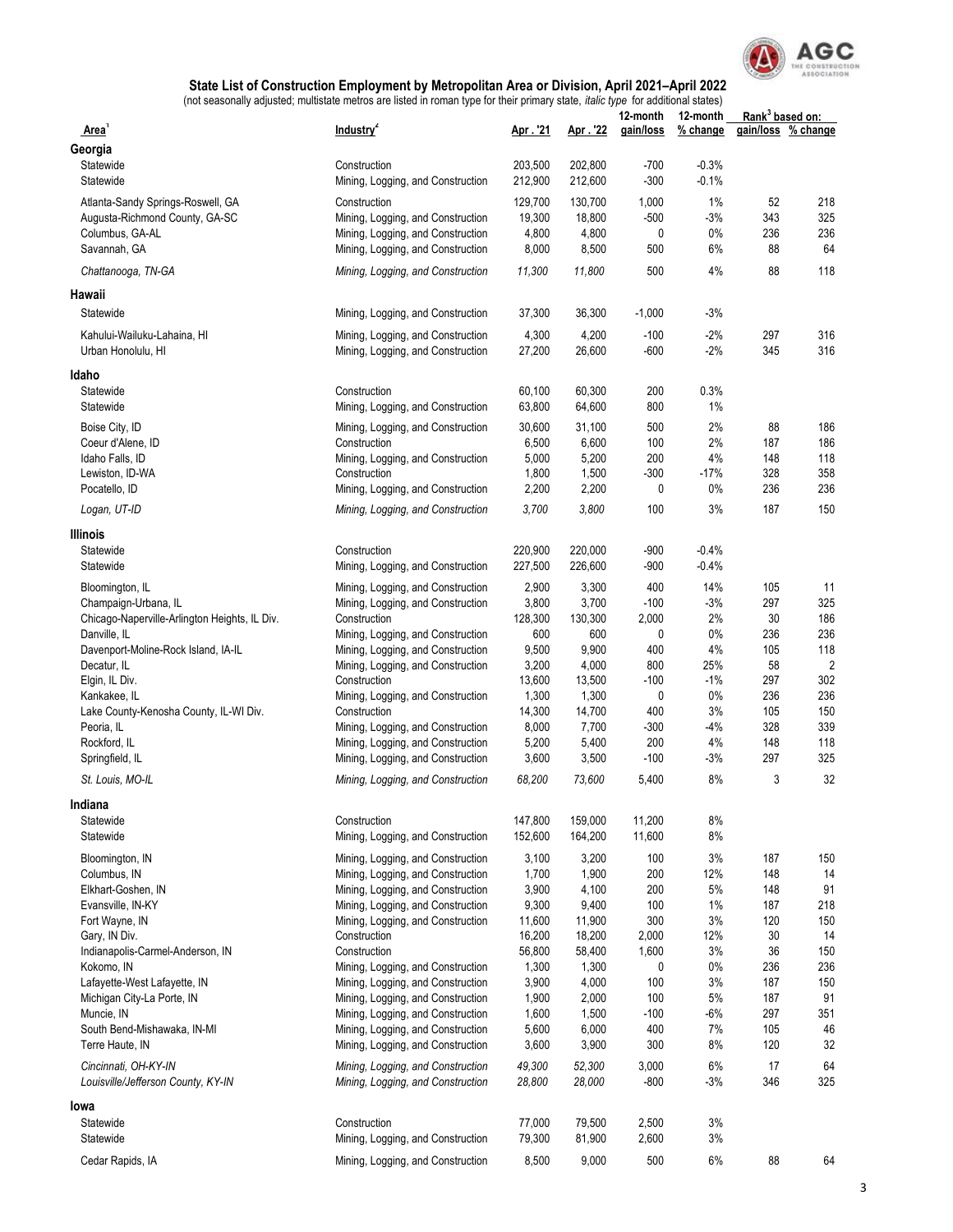

| Area <sup>1</sup>                                                                                                                                                                                                                    | Industry <sup>2</sup>                                                                                                                                                                 | Apr. '21                                               | Apr. 22                                                | 12-month<br>gain/loss                      | 12-month<br>% change              | Rank <sup>3</sup> based on:<br>gain/loss | % change                           |
|--------------------------------------------------------------------------------------------------------------------------------------------------------------------------------------------------------------------------------------|---------------------------------------------------------------------------------------------------------------------------------------------------------------------------------------|--------------------------------------------------------|--------------------------------------------------------|--------------------------------------------|-----------------------------------|------------------------------------------|------------------------------------|
| Des Moines-West Des Moines, IA                                                                                                                                                                                                       | Mining, Logging, and Construction                                                                                                                                                     | 21,000                                                 | 22,400                                                 | 1,400                                      | 7%                                | 44                                       | 46                                 |
| Davenport-Moline-Rock Island, IA-IL<br>Omaha-Council Bluffs, NE-IA                                                                                                                                                                   | Mining, Logging, and Construction<br>Mining, Logging, and Construction                                                                                                                | 9,500<br>30,100                                        | 9,900<br>32,400                                        | 400<br>2,300                               | 4%<br>8%                          | 105<br>27                                | 118<br>32                          |
| Kansas                                                                                                                                                                                                                               |                                                                                                                                                                                       |                                                        |                                                        |                                            |                                   |                                          |                                    |
| Statewide<br>Statewide                                                                                                                                                                                                               | Construction<br>Mining, Logging, and Construction                                                                                                                                     | 63,300<br>69,100                                       | 67,600<br>73,600                                       | 4,300<br>4,500                             | 7%<br>7%                          |                                          |                                    |
| Kansas City, KS<br>Topeka, KS<br>Wichita, KS                                                                                                                                                                                         | Mining, Logging, and Construction<br>Mining, Logging, and Construction<br>Mining, Logging, and Construction                                                                           | 22,400<br>5,600<br>16,800                              | 25,200<br>5,500<br>17,900                              | 2,800<br>$-100$<br>1,100                   | 13%<br>$-2%$<br>7%                | 20<br>297<br>48                          | 12<br>316<br>46                    |
| Kansas City, MO                                                                                                                                                                                                                      | Mining, Logging, and Construction                                                                                                                                                     | 32,100                                                 | 33,600                                                 | 1,500                                      | 5%                                | 39                                       | 91                                 |
| Kentucky                                                                                                                                                                                                                             |                                                                                                                                                                                       |                                                        |                                                        |                                            |                                   |                                          |                                    |
| Statewide<br>Statewide                                                                                                                                                                                                               | Construction<br>Mining, Logging, and Construction                                                                                                                                     | 78,600<br>86,100                                       | 74,900<br>82,400                                       | $-3,700$<br>$-3,700$                       | $-5%$<br>$-4%$                    |                                          |                                    |
| Bowling Green, KY<br>Elizabethtown-Fort Knox, KY<br>Lexington-Fayette, KY<br>Louisville/Jefferson County, KY-IN<br>Owensboro, KY                                                                                                     | Mining, Logging, and Construction<br>Mining, Logging, and Construction<br>Mining, Logging, and Construction<br>Mining, Logging, and Construction<br>Mining, Logging, and Construction | 3,400<br>2,200<br>13,300<br>28,800<br>2,300            | 3,400<br>2,300<br>12,900<br>28,000<br>2,400            | 0<br>100<br>$-400$<br>$-800$<br>100        | 0%<br>5%<br>-3%<br>-3%<br>4%      | 236<br>187<br>340<br>346<br>187          | 236<br>91<br>325<br>325<br>118     |
| Clarksville, TN-KY<br>Cincinnati, OH-KY-IN<br>Evansville, IN-KY<br>Huntington-Ashland, WV-KY-OH                                                                                                                                      | Mining, Logging, and Construction<br>Mining, Logging, and Construction<br>Mining, Logging, and Construction<br>Mining, Logging, and Construction                                      | 3,600<br>49,300<br>9,300<br>6,800                      | 3,800<br>52,300<br>9,400<br>7,400                      | 200<br>3,000<br>100<br>600                 | 6%<br>6%<br>1%<br>9%              | 148<br>17<br>187<br>77                   | 64<br>64<br>218<br>29              |
| Louisiana                                                                                                                                                                                                                            |                                                                                                                                                                                       |                                                        |                                                        |                                            |                                   |                                          |                                    |
| Statewide<br>Statewide                                                                                                                                                                                                               | Construction<br>Mining, Logging, and Construction                                                                                                                                     | 127,200<br>156,700                                     | 134,700<br>166,700                                     | 7,500<br>10,000                            | 6%<br>6%                          |                                          |                                    |
| Baton Rouge, LA<br>Houma-Thibodaux, LA<br>Lafayette, LA<br>Lake Charles, LA<br>New Orleans-Metairie, LA<br>Shreveport-Bossier City, LA                                                                                               | Construction<br>Construction<br>Construction<br>Construction<br>Construction<br>Construction                                                                                          | 42,500<br>4,800<br>10,300<br>15,900<br>28,000<br>7,900 | 42,700<br>5,000<br>10,700<br>18,900<br>29,500<br>8,600 | 200<br>200<br>400<br>3,000<br>1,500<br>700 | 1%<br>4%<br>4%<br>19%<br>5%<br>9% | 148<br>148<br>105<br>17<br>39<br>68      | 232<br>118<br>118<br>4<br>91<br>29 |
| Maine                                                                                                                                                                                                                                |                                                                                                                                                                                       |                                                        |                                                        |                                            |                                   |                                          |                                    |
| Statewide<br>Statewide                                                                                                                                                                                                               | Construction<br>Mining, Logging, and Construction                                                                                                                                     | 30,800<br>32,500                                       | 30,500<br>32,100                                       | $-300$<br>-400                             | $-1%$<br>-1%                      |                                          |                                    |
| Bangor, ME NECTA<br>Lewiston-Auburn, ME NECTA<br>Portland-South Portland, ME NECTA                                                                                                                                                   | Construction<br>Mining, Logging, and Construction<br>Mining, Logging, and Construction                                                                                                | 3,200<br>2,900<br>10,500                               | 3,400<br>2,900<br>10,200                               | 200<br>0<br>$-300$                         | 6%<br>$0\%$<br>-3%                | 148<br>236<br>328                        | 64<br>236<br>325                   |
| Dover-Durham, NH-ME NECTA<br>Portsmouth, NH-ME NECTA                                                                                                                                                                                 | Mining, Logging, and Construction<br>Mining, Logging, and Construction                                                                                                                | 2,000<br>2,800                                         | 1,900<br>2,900                                         | $-100$<br>100                              | $-5%$<br>4%                       | 297<br>187                               | 346<br>118                         |
| Maryland                                                                                                                                                                                                                             |                                                                                                                                                                                       |                                                        |                                                        |                                            |                                   |                                          |                                    |
| Statewide<br>Statewide                                                                                                                                                                                                               | Construction<br>Mining, Logging, and Construction                                                                                                                                     | 159,500<br>160,800                                     | 160,900<br>162,200                                     | 1,400<br>1,400                             | 1%<br>1%                          |                                          |                                    |
| Baltimore-Columbia-Towson, MD<br>Calvert-Charles-Prince George's, MD<br>Hagerstown-Martinsburg, MD-WV<br>Salisbury, MD-DE<br>Silver Spring-Frederick-Rockville, MD Div.                                                              | Mining, Logging, and Construction<br>Mining, Logging, and Construction<br>Mining, Logging, and Construction<br>Mining, Logging, and Construction<br>Mining, Logging, and Construction | 79,700<br>33,400<br>4,100<br>9,500<br>32,400           | 81,200<br>32,400<br>4,300<br>10,100<br>34,000          | 1,500<br>$-1,000$<br>200<br>600<br>1,600   | 2%<br>$-3%$<br>5%<br>6%<br>5%     | 39<br>350<br>148<br>77<br>36             | 186<br>325<br>91<br>64<br>91       |
| Wilmington, DE-MD-NJ Div.                                                                                                                                                                                                            | Mining, Logging, and Construction                                                                                                                                                     | 16,900                                                 | 17,700                                                 | 800                                        | 5%                                | 58                                       | 91                                 |
| Massachusetts                                                                                                                                                                                                                        |                                                                                                                                                                                       |                                                        |                                                        |                                            |                                   |                                          |                                    |
| Statewide<br>Statewide                                                                                                                                                                                                               | Construction<br>Mining, Logging, and Construction                                                                                                                                     | 161,100<br>162,100                                     | 169,700<br>170,700                                     | 8,600<br>8,600                             | 5%<br>5%                          |                                          |                                    |
| Barnstable Town, MA NECTA<br>Boston-Cambridge-Newton, MA NECTA Div.<br>Brockton-Bridgewater-Easton, MA NECTA Div.<br>Framingham, MA NECTA Div.<br>Haverhill-Newburyport-Amesbury Town, MA-NH NECTA Mining, Logging, and Construction | Mining, Logging, and Construction<br>Mining, Logging, and Construction<br>Mining, Logging, and Construction<br>Mining, Logging, and Construction                                      | 7,500<br>71,900<br>5,200<br>9,400<br>5,100             | 7,500<br>76,000<br>5,400<br>9,900<br>5,200             | 0<br>4,100<br>200<br>500<br>100            | 0%<br>6%<br>4%<br>5%<br>2%        | 236<br>6<br>148<br>88<br>187             | 236<br>64<br>118<br>91<br>186      |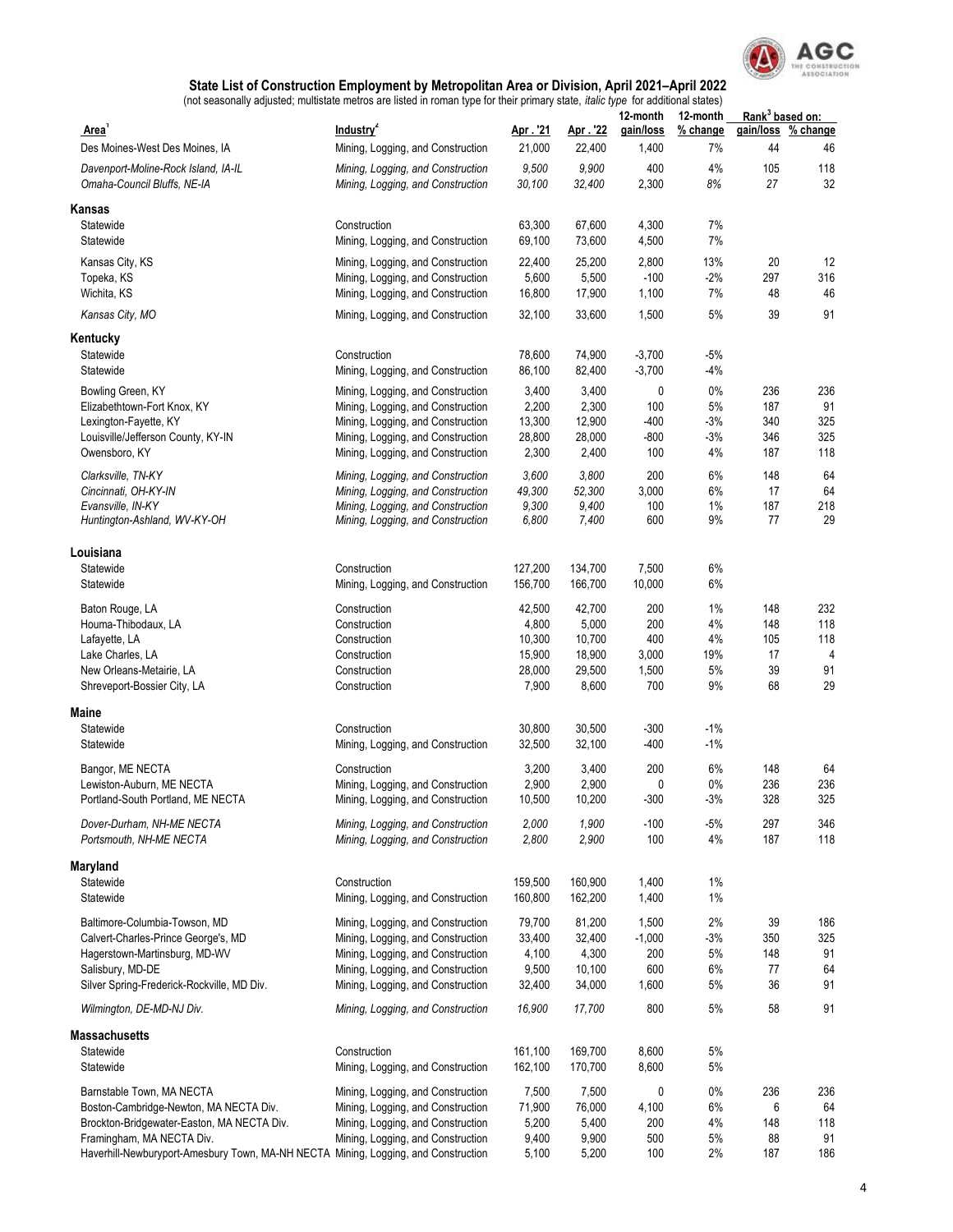

|                                                             |                                                   |                 |                 | 12-month      | 12-month    | Rank <sup>3</sup> based on: |                    |
|-------------------------------------------------------------|---------------------------------------------------|-----------------|-----------------|---------------|-------------|-----------------------------|--------------------|
| Area <sup>1</sup>                                           | Industry <sup>2</sup>                             | Apr. 21         | Apr. 22         | gain/loss     | % change    |                             | gain/loss % change |
| Lawrence-Methuen Town-Salem, MA-NH NECTA Div.               | Mining, Logging, and Construction                 | 3,800           | 4,400           | 600           | 16%         | 77                          | 7                  |
| Leominster-Gardner, MA NECTA                                | Mining, Logging, and Construction                 | 2,100           | 2,300           | 200           | 10%         | 148                         | 22                 |
| Lowell-Billerica-Chelmsford, MA-NH NECTA Div.               | Mining, Logging, and Construction                 | 9,800           | 10,500          | 700           | 7%          | 68                          | 46                 |
| Lynn-Saugus-Marblehead, MA NECTA Div.                       | Mining, Logging, and Construction                 | 1,900           | 1,900           | 0             | $0\%$       | 236                         | 236                |
| New Bedford, MA NECTA                                       | Mining, Logging, and Construction                 | 2,700           | 2,700           | $\mathbf 0$   | 0%          | 236                         | 236                |
| Peabody-Salem-Beverly, MA NECTA Div.                        | Mining, Logging, and Construction                 | 3,400           | 3,600           | 200           | 6%          | 148                         | 64                 |
| Pittsfield, MA NECTA                                        | Mining, Logging, and Construction                 | 2,000           | 2,000           | 0             | $0\%$       | 236                         | 236                |
| Springfield, MA-CT NECTA                                    | Mining, Logging, and Construction                 | 11,500          | 12,000          | 500           | 4%          | 88                          | 118                |
| Taunton-Middleborough-Norton, MA NECTA Div.                 | Mining, Logging, and Construction                 | 3,800           | 3,900           | 100           | 3%          | 187                         | 150                |
| Worcester, MA-CT NECTA                                      | Mining, Logging, and Construction                 | 11,700          | 11,600          | $-100$        | -1%         | 297                         | 302                |
| Nashua, NH-MA NECTA Div.<br>Providence-Warwick, RI-MA NECTA | Mining, Logging, and Construction<br>Construction | 5,900<br>25,200 | 5,800<br>26,000 | $-100$<br>800 | $-2%$<br>3% | 297<br>58                   | 316<br>150         |
| Michigan                                                    |                                                   |                 |                 |               |             |                             |                    |
| Statewide                                                   | Construction                                      | 171,800         | 172,200         | 400           | 0.2%        |                             |                    |
| Statewide                                                   | Mining, Logging, and Construction                 | 178,400         | 179,400         | 1,000         | 1%          |                             |                    |
|                                                             |                                                   |                 |                 |               |             |                             |                    |
| Ann Arbor, MI                                               | Mining, Logging, and Construction                 | 4,900           | 4,900           | 0             | $0\%$       | 236                         | 236                |
| Battle Creek. MI                                            | Mining, Logging, and Construction                 | 1,900           | 1,800           | $-100$        | $-5%$       | 297                         | 346                |
| Bay City, MI                                                | Mining, Logging, and Construction                 | 1,300           | 1,500           | 200           | 15%         | 148                         | 10                 |
| Detroit-Dearborn-Livonia, MI Div.                           | Mining, Logging, and Construction                 | 21,400          | 22,700          | 1,300         | 6%          | 45                          | 64                 |
| Flint, MI                                                   | Mining, Logging, and Construction                 | 5,500           | 5,900           | 400           | 7%          | 105                         | 46                 |
| Grand Rapids-Wyoming, MI                                    | Mining, Logging, and Construction                 | 25,800          | 26,700          | 900           | 3%          | 55                          | 150                |
| Jackson, MI                                                 | Mining, Logging, and Construction                 | 2,100           | 2,200           | 100           | 5%          | 187                         | 91                 |
| Kalamazoo-Portage, MI                                       | Mining, Logging, and Construction                 | 6,700           | 6,700           | 0             | $0\%$       | 236                         | 236                |
| Lansing-East Lansing, MI                                    | Mining, Logging, and Construction                 | 8,300           | 8,300           | $\mathbf 0$   | 0%          | 236                         | 236                |
| Monroe, MI                                                  | Mining, Logging, and Construction                 | 1,800           | 1,800           | 0             | $0\%$       | 236                         | 236                |
| Muskegon, MI                                                | Mining, Logging, and Construction                 | 2,500           | 2,700           | 200           | 8%          | 148                         | 32                 |
| Niles-Benton Harbor, MI                                     | Mining, Logging, and Construction                 | 2,400           | 2,100           | $-300$        | $-13%$      | 328                         | 357                |
| Saginaw, MI                                                 | Mining, Logging, and Construction                 | 3,000           | 3,200           | 200           | 7%          | 148                         | 46                 |
| Warren-Troy-Farmington Hills, MI Div.                       | Mining, Logging, and Construction                 | 54,800          | 56,600          | 1,800         | 3%          | 32                          | 150                |
| South Bend-Mishawaka, IN-MI                                 | Mining, Logging, and Construction                 | 5,600           | 6.000           | 400           | 7%          | 105                         | 46                 |
| Minnesota                                                   |                                                   |                 |                 |               |             |                             |                    |
| Statewide                                                   | Construction                                      | 123,600         | 118,600         | $-5,000$      | -4%         |                             |                    |
| Statewide                                                   | Mining, Logging, and Construction                 | 130,000         | 124,900         | $-5,100$      | $-4%$       |                             |                    |
| Duluth, MN-WI                                               | Mining, Logging, and Construction                 | 9,100           | 9,700           | 600           | 7%          | 77                          | 46                 |
| Minneapolis-St. Paul-Bloomington, MN-WI                     | Mining, Logging, and Construction                 | 84,600          | 83,100          | $-1,500$      | $-2%$       | 356                         | 316                |
| Rochester, MN                                               | Mining, Logging, and Construction                 | 5,000           | 5,100           | 100           | 2%          | 187                         | 186                |
| St. Cloud, MN                                               | Mining, Logging, and Construction                 | 7,100           | 7,400           | 300           | 4%          | 120                         | 118                |
|                                                             |                                                   |                 |                 |               |             |                             |                    |
| Fargo, ND-MN                                                | Mining, Logging, and Construction                 | 8,600           | 8,500           | $-100$        | $-1%$       | 297                         | 302                |
| Grand Forks, ND-MN                                          | Mining, Logging, and Construction                 | 2,600           | 2,800           | 200           | 8%          | 148                         | 32                 |
| La Crosse-Onalaska, WI-MN                                   | Mining, Logging, and Construction                 | 2,900           | 2,900           | 0             | $0\%$       | 236                         | 236                |
| <b>Mississippi</b>                                          |                                                   |                 |                 |               |             |                             |                    |
| Statewide                                                   | Construction                                      | 43,900          | 46,400          | 2,500         | 6%          |                             |                    |
| Statewide                                                   | Mining, Logging, and Construction                 | 49,800          | 52,300          | 2,500         | 5%          |                             |                    |
| Gulfport-Biloxi-Pascagoula, MS<br>Jackson, MS               | Mining, Logging, and Construction<br>Construction | 7,500<br>10,500 | 8,100<br>10,800 | 600<br>300    | 8%<br>3%    | 77<br>120                   | 32<br>150          |
| Memphis, TN-MS-AR                                           | Mining, Logging, and Construction                 | 24,300          | 25,900          | 1,600         | 7%          | 36                          | 46                 |
| Missouri                                                    |                                                   |                 |                 |               |             |                             |                    |
| Statewide                                                   | Construction                                      |                 | 138,500         | 8,100         | 6%          |                             |                    |
|                                                             |                                                   | 130,400         |                 |               |             |                             |                    |
| Statewide                                                   | Mining, Logging, and Construction                 | 134,800         | 143,000         | 8,200         | 6%          |                             |                    |
| Kansas City, MO                                             | Mining, Logging, and Construction                 | 32,100          | 33,600          | 1,500         | 5%          | 39                          | 91                 |
| Springfield, MO                                             | Mining, Logging, and Construction                 | 10,000          | 10,300          | 300           | 3%          | 120                         | 150                |
| St. Louis, MO-IL                                            | Mining, Logging, and Construction                 | 68,200          | 73,600          | 5,400         | 8%          | 3                           | 32                 |
| Fayetteville-Springdale-Rogers, AR-MO                       | Mining, Logging, and Construction                 | 13,700          | 13,600          | $-100$        | $-1%$       | 297                         | 302                |
| Kansas City, KS                                             | Mining, Logging, and Construction                 | 22,400          | 25,200          | 2,800         | 13%         | 20                          | 12                 |
| Montana                                                     |                                                   |                 |                 |               |             |                             |                    |
| Statewide                                                   | Construction                                      | 32,400          | 34,100          | 1,700         | 5%          |                             |                    |
| Statewide                                                   | Mining, Logging, and Construction                 | 38,900          | 41,100          | 2,200         | 6%          |                             |                    |
|                                                             |                                                   |                 |                 |               |             |                             |                    |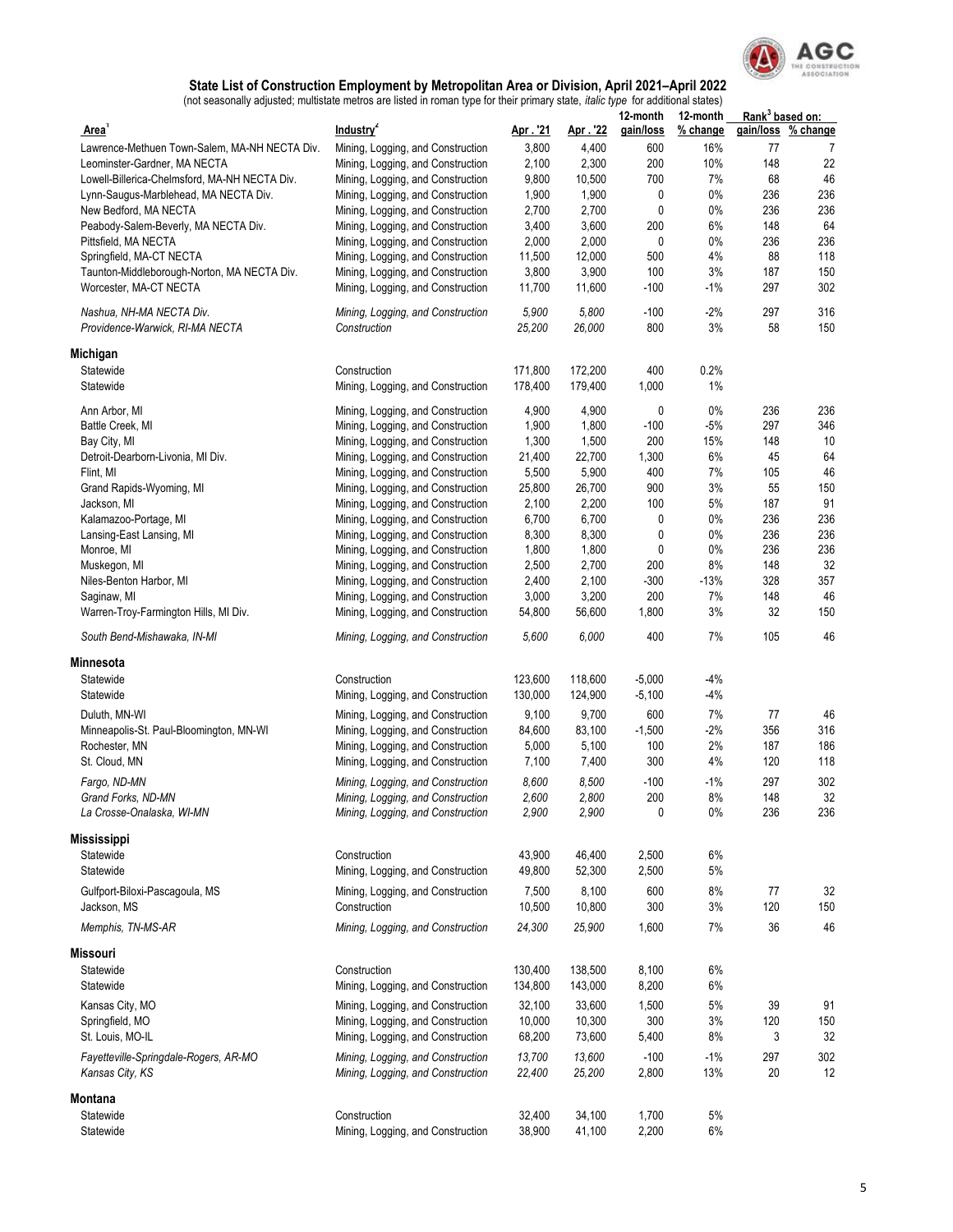

|                                                                                                                                                                                      |                                                                                                                                                  |                                     |                                     | 12-month                           | 12-month               | Rank <sup>3</sup> based on: |                          |
|--------------------------------------------------------------------------------------------------------------------------------------------------------------------------------------|--------------------------------------------------------------------------------------------------------------------------------------------------|-------------------------------------|-------------------------------------|------------------------------------|------------------------|-----------------------------|--------------------------|
| Area'                                                                                                                                                                                | Industry <sup>2</sup>                                                                                                                            | Apr. '21                            | Apr. '22                            | gain/loss                          | $%$ change             |                             | gain/loss % change       |
| Nebraska<br>Statewide<br>Statewide                                                                                                                                                   | Construction<br>Mining, Logging, and Construction                                                                                                | 55,800<br>56,800                    | 57,700<br>58,700                    | 1,900<br>1,900                     | 3%<br>3%               |                             |                          |
| Lincoln, NE<br>Omaha-Council Bluffs, NE-IA                                                                                                                                           | Mining, Logging, and Construction<br>Mining, Logging, and Construction                                                                           | 10,100<br>30,100                    | 10,500<br>32,400                    | 400<br>2,300                       | $4\%$<br>8%            | 105<br>27                   | 118<br>32                |
| Nevada                                                                                                                                                                               |                                                                                                                                                  |                                     |                                     |                                    |                        |                             |                          |
| Statewide<br>Statewide                                                                                                                                                               | Construction<br>Mining, Logging, and Construction                                                                                                | 98,700<br>113,800                   | 100,800<br>115,500                  | 2,100<br>1,700                     | 2%<br>1%               |                             |                          |
| Las Vegas-Henderson-Paradise, NV<br>Reno, NV                                                                                                                                         | Construction<br>Construction                                                                                                                     | 70,500<br>19,800                    | 72,300<br>21,300                    | 1,800<br>1,500                     | 3%<br>8%               | 32<br>39                    | 150<br>32                |
| <b>New Hampshire</b>                                                                                                                                                                 |                                                                                                                                                  |                                     |                                     |                                    |                        |                             |                          |
| Statewide<br>Statewide                                                                                                                                                               | Construction<br>Mining, Logging, and Construction                                                                                                | 28,400<br>29,300                    | 30,300<br>31,200                    | 1,900<br>1,900                     | 7%<br>6%               |                             |                          |
| Dover-Durham, NH-ME NECTA<br>Manchester, NH NECTA<br>Nashua, NH-MA NECTA Div.<br>Portsmouth, NH-ME NECTA                                                                             | Mining, Logging, and Construction<br>Mining, Logging, and Construction<br>Mining, Logging, and Construction<br>Mining, Logging, and Construction | 2,000<br>5,300<br>5,900<br>2,800    | 1,900<br>5,500<br>5,800<br>2,900    | $-100$<br>200<br>$-100$<br>100     | -5%<br>4%<br>-2%<br>4% | 297<br>148<br>297<br>187    | 346<br>118<br>316<br>118 |
| Haverhill-Newburyport-Amesbury Town, MA-NH NECTA Mining, Logging, and Construction<br>Lawrence-Methuen Town-Salem, MA-NH NECTA Div.<br>Lowell-Billerica-Chelmsford, MA-NH NECTA Div. | Mining, Logging, and Construction<br>Mining, Logging, and Construction                                                                           | 5,100<br>3,800<br>9,800             | 5,200<br>4,400<br>10,500            | 100<br>600<br>700                  | 2%<br>16%<br>7%        | 187<br>77<br>68             | 186<br>7<br>46           |
| <b>New Jersey</b>                                                                                                                                                                    |                                                                                                                                                  |                                     |                                     |                                    |                        |                             |                          |
| Statewide<br>Statewide                                                                                                                                                               | Construction<br>Mining, Logging, and Construction                                                                                                | 155,800<br>157,100                  | 158,300<br>159,700                  | 2,500<br>2,600                     | 2%<br>2%               |                             |                          |
| Atlantic City-Hammonton, NJ<br>Bergen-Hudson-Passaic, NJ<br>Camden, NJ Div.<br>Middlesex-Monmouth-Ocean, NJ                                                                          | Mining, Logging, and Construction<br>Mining, Logging, and Construction<br>Mining, Logging, and Construction<br>Mining, Logging, and Construction | 5,700<br>29,100<br>22,700<br>40,500 | 5,800<br>27,800<br>23,100<br>39,100 | 100<br>$-1,300$<br>400<br>$-1,400$ | 2%<br>-4%<br>2%<br>-3% | 187<br>352<br>105<br>354    | 186<br>339<br>186<br>325 |
| Newark, NJ-PA Div.<br>Trenton, NJ<br>Vineland-Bridgeton, NJ                                                                                                                          | Mining, Logging, and Construction<br>Mining, Logging, and Construction<br>Mining, Logging, and Construction                                      | 45,700<br>5,300<br>3,000            | 49,700<br>5,600<br>2,900            | 4,000<br>300<br>$-100$             | 9%<br>6%<br>-3%        | 7<br>120<br>297             | 29<br>64<br>325          |
| Allentown-Bethlehem-Easton, PA-NJ<br>Wilmington, DE-MD-NJ Div.                                                                                                                       | Mining, Logging, and Construction<br>Mining, Logging, and Construction                                                                           | 13,200<br>16,900                    | 14,000<br>17,700                    | 800<br>800                         | 6%<br>5%               | 58<br>58                    | 64<br>91                 |
| New Mexico                                                                                                                                                                           |                                                                                                                                                  |                                     |                                     |                                    |                        |                             |                          |
| Statewide<br>Statewide                                                                                                                                                               | Construction<br>Mining, Logging, and Construction                                                                                                | 47,200<br>65,200                    | 52,300<br>71,700                    | 5,100<br>6,500                     | 11%<br>10%             |                             |                          |
| Albuquerque, NM<br>Las Cruces, NM<br>Santa Fe, NM                                                                                                                                    | Mining, Logging, and Construction<br>Mining, Logging, and Construction<br>Mining, Logging, and Construction                                      | 25,100<br>4,000<br>3,000            | 27,800<br>4,000<br>3,300            | 2,700<br>0<br>300                  | 11%<br>0%<br>10%       | 21<br>236<br>120            | 20<br>236<br>22          |
|                                                                                                                                                                                      |                                                                                                                                                  |                                     |                                     |                                    |                        |                             |                          |
| <b>New York</b><br>Statewide<br>Statewide                                                                                                                                            | Construction<br>Mining, Logging, and Construction                                                                                                | 371,700<br>376,900                  | 375,200<br>380,500                  | 3,500<br>3,600                     | $1\%$<br>$1\%$         |                             |                          |
| Albany-Schenectady-Troy, NY<br>Binghamton, NY                                                                                                                                        | Mining, Logging, and Construction<br>Mining, Logging, and Construction                                                                           | 19,800<br>3,700                     | 20,300<br>3,800                     | 500<br>100                         | 3%<br>3%               | 88<br>187                   | 150<br>150               |
| Buffalo-Cheektowaga-Niagara Falls, NY<br>Dutchess County-Putnam County, NY Div.                                                                                                      | Mining, Logging, and Construction<br>Mining, Logging, and Construction                                                                           | 20,300<br>8,400                     | 20,800<br>8,100                     | 500<br>$-300$                      | 2%<br>-4%              | 88<br>328                   | 186<br>339               |
| Elmira, NY<br>Glens Falls, NY                                                                                                                                                        | Mining, Logging, and Construction<br>Mining, Logging, and Construction                                                                           | 1,300<br>2,600                      | 1,300<br>2,700                      | 0<br>100                           | 0%<br>4%               | 236<br>187                  | 236<br>118               |
| Ithaca, NY<br>Kingston, NY                                                                                                                                                           | Mining, Logging, and Construction<br>Mining, Logging, and Construction                                                                           | 1,200<br>2,800                      | 1,200<br>2,800                      | 0<br>0                             | 0%<br>0%               | 236<br>236                  | 236<br>236               |
| Nassau County-Suffolk County, NY Div.<br>New York City, NY                                                                                                                           | Mining, Logging, and Construction<br>Mining, Logging, and Construction                                                                           | 77,400<br>141,200                   | 80,300<br>139,100                   | 2,900<br>$-2,100$                  | 4%<br>-1%              | 19<br>357                   | 118<br>302               |
| Orange-Rockland-Westchester, NY                                                                                                                                                      | Mining, Logging, and Construction                                                                                                                | 42,800                              | 42,900                              | 100                                | 0%                     | 187                         | 235                      |
| Rochester, NY<br>Syracuse, NY                                                                                                                                                        | Construction<br>Mining, Logging, and Construction                                                                                                | 20,300<br>12,600                    | 21,800<br>12,900                    | 1,500<br>300                       | 7%<br>2%               | 39<br>120                   | 46<br>186                |
| Utica-Rome, NY<br>Watertown-Fort Drum, NY                                                                                                                                            | Mining, Logging, and Construction<br>Mining, Logging, and Construction                                                                           | 3,200<br>1,600                      | 3,100<br>1,600                      | $-100$<br>0                        | -3%<br>0%              | 297<br>236                  | 325<br>236               |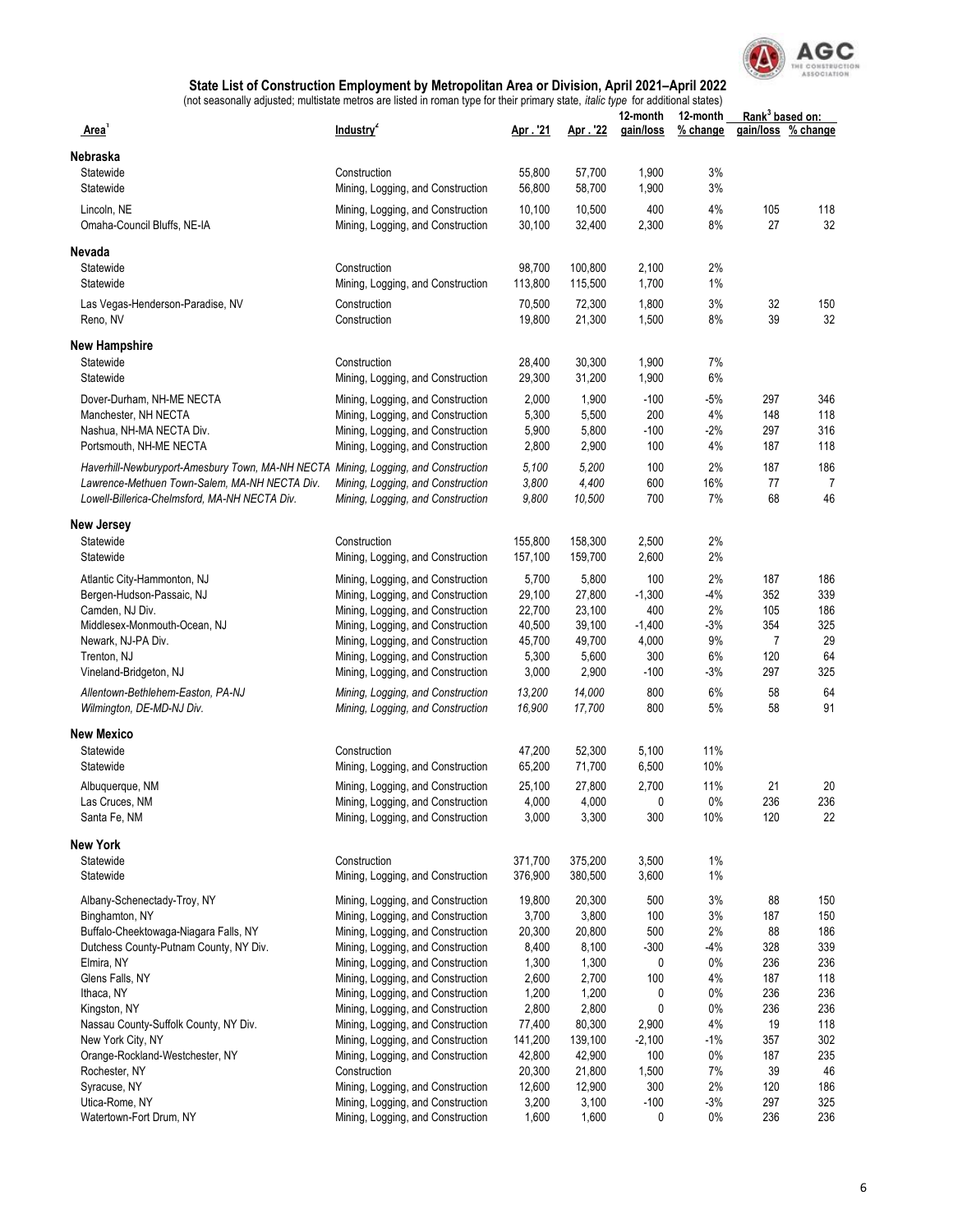

|                                               |                                   |         |          | 12-month  | 12-month | Rank <sup>3</sup> based on: |                    |
|-----------------------------------------------|-----------------------------------|---------|----------|-----------|----------|-----------------------------|--------------------|
| Area <sup>1</sup>                             | Industry <sup>2</sup>             | Apr. 21 | Apr. '22 | gain/loss | % change |                             | gain/loss % change |
| <b>North Carolina</b>                         |                                   |         |          |           |          |                             |                    |
| Statewide                                     | Construction                      | 238,000 | 237,800  | $-200$    | $-0.1%$  |                             |                    |
| Statewide                                     | Mining, Logging, and Construction | 243,700 | 243,200  | $-500$    | $-0.2%$  |                             |                    |
| Asheville, NC                                 | Mining, Logging, and Construction | 9,800   | 10,200   | 400       | 4%       | 105                         | 118                |
| Burlington, NC                                | Mining, Logging, and Construction | 3,200   | 3,200    | 0         | 0%       | 236                         | 236                |
| Charlotte-Concord-Gastonia, NC-SC             | Mining, Logging, and Construction | 70,700  | 70,400   | $-300$    | $0\%$    | 328                         | 299                |
| Durham-Chapel Hill, NC                        | Mining, Logging, and Construction | 9,300   | 9,300    | 0         | 0%       | 236                         | 236                |
|                                               |                                   |         |          |           |          |                             |                    |
| Fayetteville, NC                              | Mining, Logging, and Construction | 5,100   | 5,300    | 200       | 4%       | 148                         | 118                |
| Greensboro-High Point, NC                     | Mining, Logging, and Construction | 16,900  | 16,900   | 0         | 0%       | 236                         | 236                |
| Greenville, NC                                | Mining, Logging, and Construction | 3,700   | 3,400    | $-300$    | $-8%$    | 328                         | 355                |
| Hickory-Lenoir-Morganton, NC                  | Mining, Logging, and Construction | 5,100   | 5,200    | 100       | 2%       | 187                         | 186                |
| Raleigh, NC                                   | Mining, Logging, and Construction | 43,700  | 46,000   | 2,300     | 5%       | 27                          | 91                 |
| Rocky Mount, NC                               | Mining, Logging, and Construction | 2,500   | 2,500    | 0         | 0%       | 236                         | 236                |
| Wilmington, NC                                | Mining, Logging, and Construction | 9,700   | 9,700    | 0         | 0%       | 236                         | 236                |
| Winston-Salem, NC                             | Mining, Logging, and Construction | 12,000  | 12,200   | 200       | 2%       | 148                         | 186                |
| Myrtle Beach-Conway-North Myrtle Beach, SC-NC | Mining, Logging, and Construction | 10,900  | 11,000   | 100       | 1%       | 187                         | 218                |
| Virginia Beach-Norfolk-Newport News, VA-NC    | Mining, Logging, and Construction | 39,800  | 39,400   | $-400$    | $-1%$    | 340                         | 302                |
| <b>North Dakota</b>                           |                                   |         |          |           |          |                             |                    |
| Statewide                                     | Construction                      | 23,900  | 24,800   | 900       | 4%       |                             |                    |
| Statewide                                     | Mining, Logging, and Construction | 37,200  | 40,000   | 2,800     | 8%       |                             |                    |
|                                               |                                   |         |          |           |          |                             |                    |
| Bismarck, ND                                  | Mining, Logging, and Construction | 4,400   | 4,400    | 0         | $0\%$    | 236                         | 236                |
| Fargo, ND-MN                                  | Mining, Logging, and Construction | 8,600   | 8,500    | $-100$    | $-1%$    | 297                         | 302                |
| Grand Forks, ND-MN                            | Mining, Logging, and Construction | 2,600   | 2,800    | 200       | 8%       | 148                         | 32                 |
| Ohio                                          |                                   |         |          |           |          |                             |                    |
| Statewide                                     | Construction                      | 220,800 | 233,600  | 12,800    | 6%       |                             |                    |
| Statewide                                     | Mining, Logging, and Construction | 229,400 | 242,400  | 13,000    | 6%       |                             |                    |
| Akron, OH                                     | Mining, Logging, and Construction | 14,100  | 14,800   | 700       | 5%       | 68                          | 91                 |
|                                               |                                   |         |          |           |          |                             |                    |
| Canton-Massillon, OH                          | Mining, Logging, and Construction | 8,100   | 8,600    | 500       | 6%       | 88                          | 64                 |
| Cincinnati, OH-KY-IN                          | Mining, Logging, and Construction | 49,300  | 52,300   | 3,000     | 6%       | 17                          | 64                 |
| Cleveland-Elyria, OH                          | Mining, Logging, and Construction | 36,900  | 39,500   | 2,600     | 7%       | 23                          | 46                 |
| Columbus, OH                                  | Mining, Logging, and Construction | 44,800  | 45,900   | 1,100     | 2%       | 48                          | 186                |
| Dayton, OH                                    | Mining, Logging, and Construction | 13,500  | 14,300   | 800       | 6%       | 58                          | 64                 |
| Lima, OH                                      | Mining, Logging, and Construction | 1,900   | 2,000    | 100       | 5%       | 187                         | 91                 |
| Mansfield, OH                                 | Mining, Logging, and Construction | 2,100   | 2,300    | 200       | 10%      | 148                         | 22                 |
| Springfield, OH                               | Mining, Logging, and Construction | 1,200   | 1,200    | 0         | 0%       | 236                         | 236                |
| Toledo, OH                                    | Mining, Logging, and Construction | 13,500  | 14,800   | 1,300     | 10%      | 45                          | 22                 |
| Weirton-Steubenville, WV-OH                   | Mining, Logging, and Construction | 1,600   | 1,800    | 200       | 13%      | 148                         | 12                 |
|                                               |                                   |         |          | 200       | 2%       |                             | 186                |
| Youngstown-Warren-Boardman, OH-PA             | Mining, Logging, and Construction | 9,300   | 9,500    |           |          | 148                         |                    |
| Huntington-Ashland, WV-KY-OH                  | Mining, Logging, and Construction | 6,800   | 7,400    | 600       | $9\%$    | 77                          | 29                 |
| Oklahoma                                      |                                   |         |          |           |          |                             |                    |
| Statewide                                     | Construction                      | 78,900  | 77,900   | $-1,000$  | $-1%$    |                             |                    |
| Statewide                                     | Mining, Logging, and Construction | 106,300 | 108,500  | 2,200     | 2%       |                             |                    |
| Lawton, OK                                    | Mining, Logging, and Construction | 1,600   | 1,700    | 100       | 6%       | 187                         | 64                 |
| Oklahoma City, OK                             | Construction                      | 31,400  | 31,700   | 300       | 1%       | 120                         | 218                |
| Tulsa, OK                                     | Construction                      | 24,400  | 25,300   | 900       | 4%       | 55                          | 118                |
| Fort Smith, AR-OK                             | Mining, Logging, and Construction | 5,000   | 5,100    | 100       | 2%       | 187                         | 186                |
| Oregon                                        |                                   |         |          |           |          |                             |                    |
| Statewide                                     | Construction                      | 109,900 | 115,800  | 5,900     | 5%       |                             |                    |
| Statewide                                     | Mining, Logging, and Construction | 116,500 | 121,900  | 5,400     | 5%       |                             |                    |
| Albany, OR                                    | Construction                      | 3,000   | 3,100    | 100       | 3%       | 187                         | 150                |
| Bend-Redmond, OR                              | Mining, Logging, and Construction | 7,900   | 8,200    | 300       | 4%       | 120                         | 118                |
| Corvallis, OR                                 | Mining, Logging, and Construction | 1,400   | 1,400    | 0         | 0%       | 236                         | 236                |
| Eugene, OR                                    | Construction                      | 7,400   | 7,800    | 400       | 5%       | 105                         | 91                 |
|                                               |                                   | 1,300   | 1,400    | 100       | 8%       | 187                         |                    |
| Grants Pass, OR                               | Construction                      |         |          |           |          |                             | 32                 |
| Medford, OR                                   | Construction                      | 5,000   | 5,100    | 100       | 2%       | 187                         | 186                |
| Portland-Vancouver-Hillsboro, OR-WA           | Construction                      | 75,600  | 78,700   | 3,100     | 4%       | 14                          | 118                |
| Salem, OR                                     | Construction                      | 12,500  | 13,200   | 700       | 6%       | 68                          | 64                 |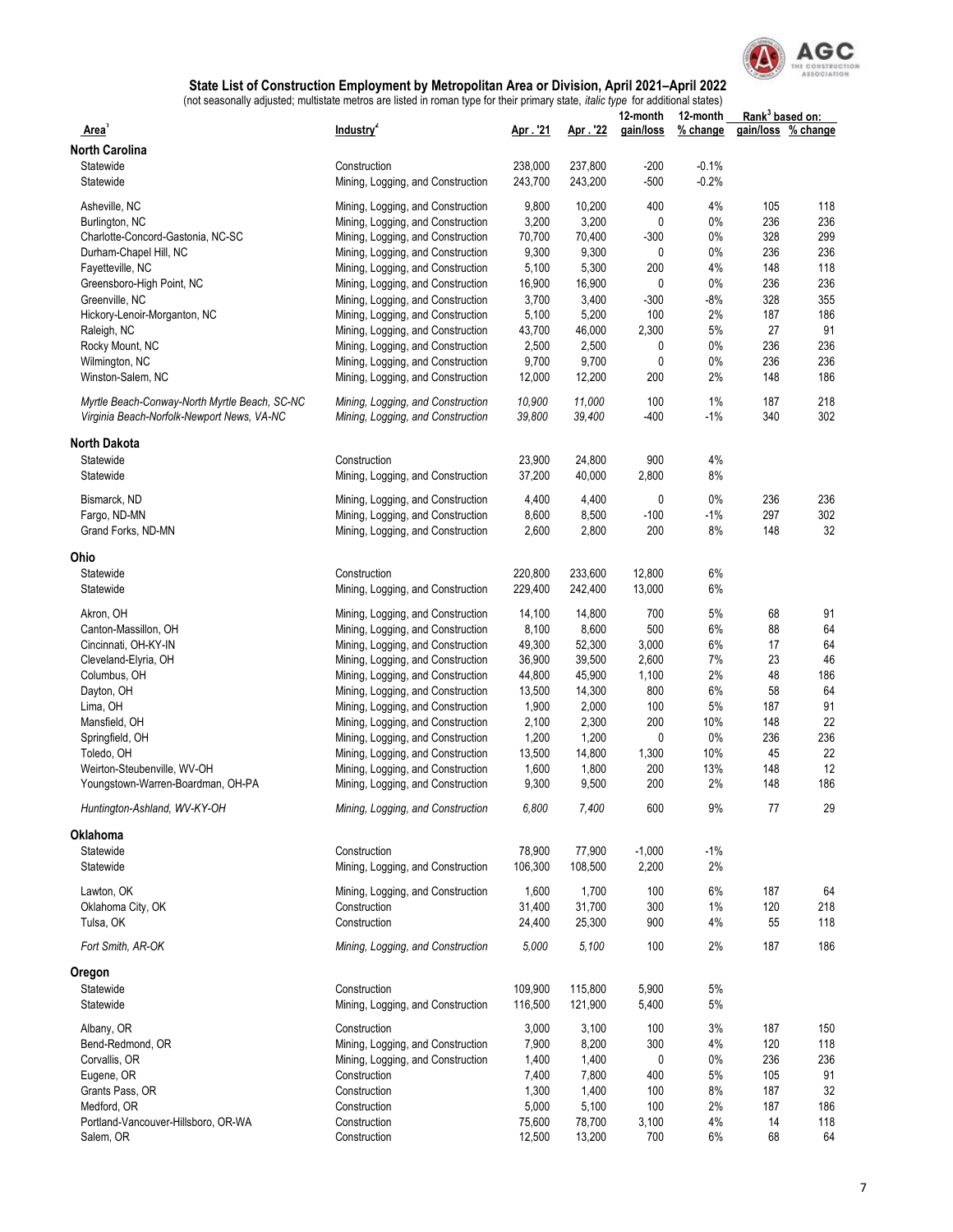

|                                                                                                        |                                                                        |                 |                 | 12-month      | 12-month    | Rank <sup>3</sup> based on: |                    |
|--------------------------------------------------------------------------------------------------------|------------------------------------------------------------------------|-----------------|-----------------|---------------|-------------|-----------------------------|--------------------|
| Area'                                                                                                  | Industry <sup>2</sup>                                                  | Apr. '21        | Apr. 22         | gain/loss     | % change    |                             | gain/loss % change |
| Pennsylvania                                                                                           |                                                                        |                 |                 |               |             |                             |                    |
| Statewide                                                                                              | Construction                                                           | 253,900         | 251,500         | $-2,400$      | $-1%$       |                             |                    |
| Statewide                                                                                              | Mining, Logging, and Construction                                      | 275,600         | 274,300         | $-1,300$      | $-0.5%$     |                             |                    |
| Allentown-Bethlehem-Easton, PA-NJ                                                                      | Mining, Logging, and Construction                                      | 13,200          | 14,000          | 800           | 6%          | 58                          | 64                 |
| Altoona, PA                                                                                            | Mining, Logging, and Construction                                      | 2,800           | 2,800           | 0             | $0\%$       | 236                         | 236                |
| Bloomsburg-Berwick, PA                                                                                 | Mining, Logging, and Construction                                      | 1,200           | 1,300           | 100           | 8%          | 187                         | 32                 |
| Chambersburg-Waynesboro, PA                                                                            | Mining, Logging, and Construction                                      | 2,500           | 2,500           | 0             | $0\%$       | 236                         | 236                |
| Delaware County, PA                                                                                    | Mining, Logging, and Construction                                      | 11,900          | 11,900          | 0             | $0\%$       | 236                         | 236                |
| East Stroudsburg, PA                                                                                   | Mining, Logging, and Construction                                      | 1,800           | 1,800           | 0             | 0%          | 236                         | 236                |
| Erie, PA                                                                                               | Mining, Logging, and Construction                                      | 4,000           | 4,100           | 100           | 3%          | 187                         | 150                |
| Gettysburg, PA                                                                                         | Mining, Logging, and Construction                                      | 1,800           | 1,800           | 0             | $0\%$       | 236                         | 236                |
| Harrisburg-Carlisle, PA                                                                                | Mining, Logging, and Construction                                      | 11,900          | 12,000          | 100           | 1%          | 187                         | 218                |
| Johnstown, PA                                                                                          | Mining, Logging, and Construction                                      | 1,600<br>18,200 | 1,700<br>18,000 | 100<br>$-200$ | 6%<br>$-1%$ | 187<br>323                  | 64<br>302          |
| Lancaster, PA<br>Montgomery County-Bucks County-Chester County, PA   Mining, Logging, and Construction | Mining, Logging, and Construction                                      | 56,300          | 56,500          | 200           | 0%          | 148                         | 233                |
| Philadelphia City, PA                                                                                  | Mining, Logging, and Construction                                      | 11,700          | 11,800          | 100           | 1%          | 187                         | 218                |
| Pittsburgh, PA                                                                                         | Construction                                                           | 60,300          | 60,200          | $-100$        | $0\%$       | 297                         | 297                |
| Reading, PA                                                                                            | Mining, Logging, and Construction                                      | 7,600           | 7,300           | $-300$        | $-4%$       | 328                         | 339                |
| Scranton--Wilkes-Barre--Hazleton, PA                                                                   | Mining, Logging, and Construction                                      | 10,600          | 10,300          | $-300$        | $-3%$       | 328                         | 325                |
| York-Hanover, PA                                                                                       | Mining, Logging, and Construction                                      | 12,100          | 12,000          | $-100$        | $-1%$       | 297                         | 302                |
|                                                                                                        |                                                                        |                 |                 |               |             |                             |                    |
| Newark. NJ-PA Div.                                                                                     | Mining, Logging, and Construction                                      | 45,700          | 49,700          | 4,000         | 9%          | $\overline{7}$              | 29<br>186          |
| Youngstown-Warren-Boardman, OH-PA                                                                      | Mining, Logging, and Construction                                      | 9,300           | 9,500           | 200           | 2%          | 148                         |                    |
| <b>Rhode Island</b>                                                                                    |                                                                        |                 |                 |               |             |                             |                    |
| Statewide                                                                                              | Construction                                                           | 19,700          | 21,000          | 1,300         | 7%          |                             |                    |
| Statewide                                                                                              | Mining, Logging, and Construction                                      | 19,900          | 21,200          | 1,300         | 7%          |                             |                    |
| Providence-Warwick, RI-MA NECTA                                                                        | Construction                                                           | 25,200          | 26,000          | 800           | 3%          | 58                          | 150                |
| Norwich-New London-Westerly, CT-RI NECTA                                                               | Mining, Logging, and Construction                                      | 3,800           | 4,600           | 800           | 21%         | 58                          | 3                  |
| <b>South Carolina</b>                                                                                  |                                                                        |                 |                 |               |             |                             |                    |
| Statewide                                                                                              | Construction                                                           | 104,300         | 103,700         | $-600$        | $-1%$       |                             |                    |
| Statewide                                                                                              | Mining, Logging, and Construction                                      | 108,600         | 108,200         | $-400$        | $-0.4%$     |                             |                    |
|                                                                                                        |                                                                        |                 |                 |               |             |                             |                    |
| Charleston-North Charleston, SC                                                                        | Mining, Logging, and Construction                                      | 21,300          | 21,700          | 400           | 2%          | 105                         | 186                |
| Columbia, SC                                                                                           | Mining, Logging, and Construction                                      | 16,900          | 16,000          | $-900$        | $-5%$       | 348                         | 346                |
| Greenville-Anderson-Mauldin, SC                                                                        | Mining, Logging, and Construction                                      | 19,700          | 19,700          | 0             | $0\%$       | 236                         | 236                |
| Myrtle Beach-Conway-North Myrtle Beach, SC-NC                                                          | Mining, Logging, and Construction                                      | 10,900          | 11,000          | 100           | $1\%$       | 187                         | 218<br>236         |
| Spartanburg, SC                                                                                        | Mining, Logging, and Construction                                      | 7,300           | 7,300           | 0             | $0\%$       | 236                         |                    |
| Augusta-Richmond County, GA-SC                                                                         | Mining, Logging, and Construction                                      | 19,300          | 18,800          | -500          | $-3%$       | 343                         | 325                |
| Charlotte-Concord-Gastonia, NC-SC                                                                      | Mining, Logging, and Construction                                      | 70,700          | 70,400          | $-300$        | $-0.4%$     | 328                         | 299                |
| South Dakota                                                                                           |                                                                        |                 |                 |               |             |                             |                    |
| Statewide                                                                                              | Construction                                                           | 24,500          | 26,100          | 1,600         | 7%          |                             |                    |
| Statewide                                                                                              | Mining, Logging, and Construction                                      | 25,600          | 27,300          | 1,700         | 7%          |                             |                    |
| Rapid City, SD                                                                                         | Mining, Logging, and Construction                                      | 5,400           | 5,400           | 0             | $0\%$       | 236                         | 236                |
| Sioux Falls, SD                                                                                        | Mining, Logging, and Construction                                      | 9,800           | 10,800          | 1,000         | 10%         | 52                          | 22                 |
| <b>Tennessee</b>                                                                                       |                                                                        |                 |                 |               |             |                             |                    |
| Statewide                                                                                              | Construction                                                           | 134,400         | 144,700         | 10,300        | 8%          |                             |                    |
| Statewide                                                                                              | Mining, Logging, and Construction                                      | 138,600         | 148,900         | 10,300        | 7%          |                             |                    |
|                                                                                                        |                                                                        |                 |                 |               |             |                             |                    |
| Chattanooga, TN-GA                                                                                     | Mining, Logging, and Construction                                      | 11,300          | 11,800          | 500           | 4%          | 88                          | 118                |
| Clarksville, TN-KY                                                                                     | Mining, Logging, and Construction                                      | 3,600           | 3,800           | 200           | 6%          | 148                         | 64                 |
| Cleveland, TN                                                                                          | Mining, Logging, and Construction                                      | 1,900           | 2,000           | 100           | 5%          | 187                         | 91                 |
| Jackson, TN                                                                                            | Mining, Logging, and Construction                                      | 3,400           | 3,500           | 100           | 3%          | 187                         | 150                |
| Johnson City, TN                                                                                       | Mining, Logging, and Construction                                      | 2,500           | 2,800           | 300           | 12%         | 120                         | 14                 |
| Kingsport-Bristol-Bristol, TN-VA                                                                       | Mining, Logging, and Construction                                      | 5,400           | 5,400           | 0             | 0%          | 236                         | 236                |
| Knoxville, TN                                                                                          | Mining, Logging, and Construction                                      | 19,400          | 21,800          | 2,400         | 12%         | 26                          | 14                 |
| Memphis, TN-MS-AR                                                                                      | Mining, Logging, and Construction                                      | 24,300<br>1,900 | 25,900<br>2,200 | 1,600<br>300  | 7%<br>16%   | 36<br>120                   | 46                 |
| Morristown, TN<br>Nashville-Davidson--Murfreesboro--Franklin, TN                                       | Mining, Logging, and Construction<br>Mining, Logging, and Construction | 51,800          | 54,900          | 3,100         | 6%          | 14                          | 7<br>64            |
|                                                                                                        |                                                                        |                 |                 |               |             |                             |                    |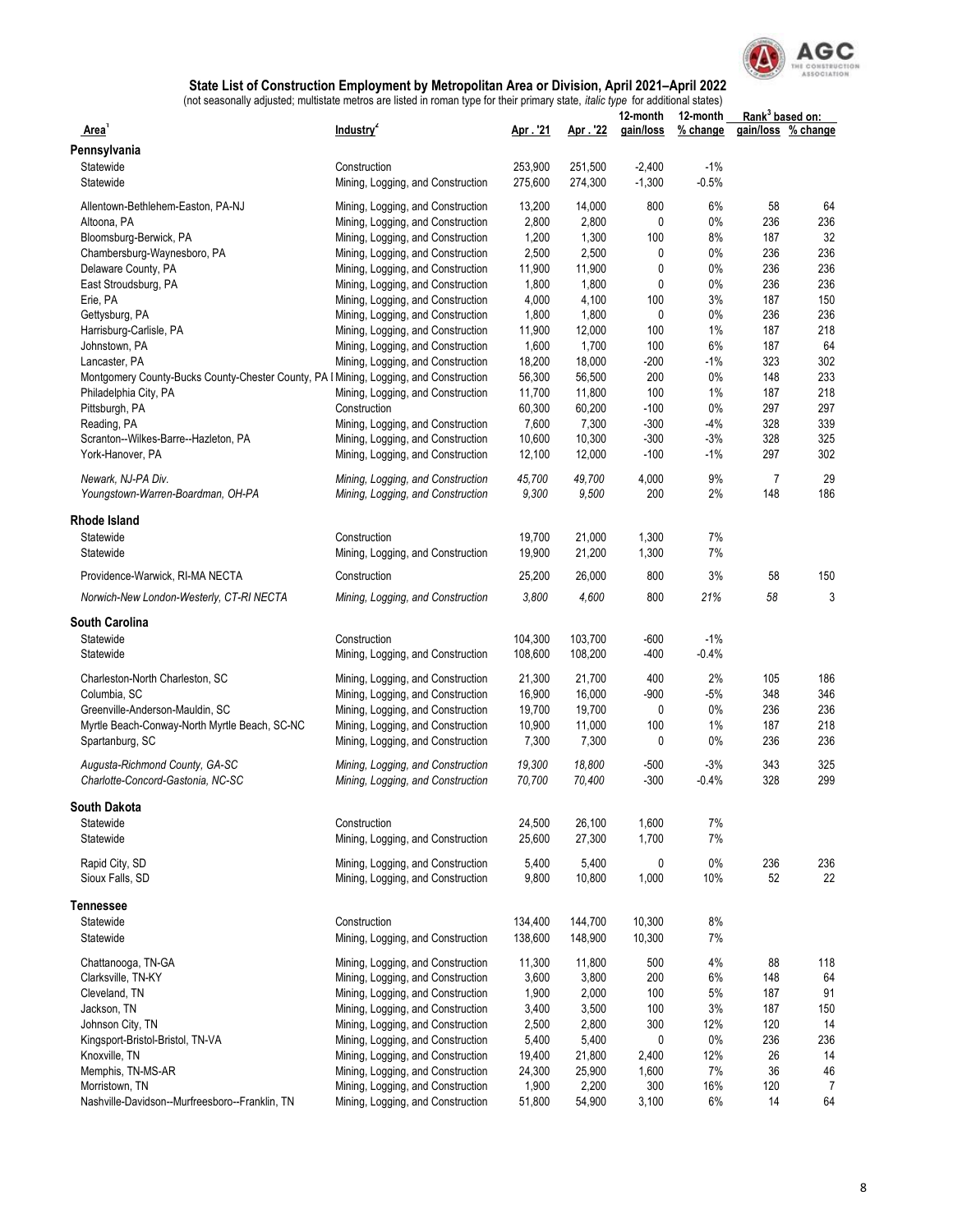

|                                            |                                   |         |         | 12-month  | 12-month |              | Rank <sup>3</sup> based on: |  |
|--------------------------------------------|-----------------------------------|---------|---------|-----------|----------|--------------|-----------------------------|--|
| Area'                                      | Industry <sup>2</sup>             | Apr. 21 | Apr. 22 | gain/loss | % change |              | gain/loss % change          |  |
| Texas                                      |                                   |         |         |           |          |              |                             |  |
| Statewide                                  | Construction                      | 734,700 | 766,100 | 31,400    | 4%       |              |                             |  |
| Statewide                                  | Mining, Logging, and Construction | 912,300 | 974,900 | 62,600    | 7%       |              |                             |  |
|                                            |                                   |         |         |           |          |              |                             |  |
| Abilene, TX                                | Mining, Logging, and Construction | 4,400   | 4,400   | 0         | $0\%$    | 236          | 236                         |  |
| Amarillo, TX                               | Mining, Logging, and Construction | 7,600   | 7,900   | 300       | 4%       | 120          | 118                         |  |
| Austin-Round Rock, TX                      | Mining, Logging, and Construction | 72,700  | 72,700  | 0         | $0\%$    | 236          | 236                         |  |
| Beaumont-Port Arthur, TX                   | Mining, Logging, and Construction | 16,000  | 17,000  | 1,000     | 6%       | 52           | 64                          |  |
| Brownsville-Harlingen, TX                  | Mining, Logging, and Construction | 3,400   | 3,500   | 100       | 3%       | 187          | 150                         |  |
| College Station-Bryan, TX                  | Mining, Logging, and Construction | 7,400   | 7,400   | 0         | $0\%$    | 236          | 236                         |  |
| Corpus Christi, TX                         | Mining, Logging, and Construction | 19,100  | 19,000  | $-100$    | $-1%$    | 297          | 302                         |  |
| Dallas-Plano-Irving, TX Div.               | Mining, Logging, and Construction | 145,900 | 155,100 | 9,200     | 6%       | 2            | 64                          |  |
| El Paso, TX                                | Mining, Logging, and Construction | 17,300  | 17,600  | 300       | 2%       | 120          | 186                         |  |
| Fort Worth-Arlington, TX Div.              | Mining, Logging, and Construction | 72,600  | 76,400  | 3,800     | 5%       | 8            | 91                          |  |
| Houston-The Woodlands-Sugar Land, TX       | Construction                      | 209,500 | 222,500 | 13,000    | 6%       | $\mathbf{1}$ | 64                          |  |
| Killeen-Temple, TX                         | Mining, Logging, and Construction | 7,000   | 7,300   | 300       | 4%       | 120          | 118                         |  |
| Laredo, TX                                 | Mining, Logging, and Construction | 3,100   | 3,700   | 600       | 19%      | 77           | 4                           |  |
| Longview, TX                               | Mining, Logging, and Construction | 12,300  | 12,200  | $-100$    | $-1%$    | 297          | 302                         |  |
| Lubbock, TX                                | Mining, Logging, and Construction | 8,900   | 9,400   | 500       | 6%       | 88           | 64                          |  |
| McAllen-Edinburg-Mission, TX               | Mining, Logging, and Construction | 8,100   | 8,700   | 600       | 7%       | 77           | 46                          |  |
| Midland, TX                                | Mining, Logging, and Construction | 29,400  | 32,800  | 3,400     | 12%      | 11           | 14                          |  |
| Odessa, TX                                 | Mining, Logging, and Construction | 14,100  | 15,800  | 1,700     | 12%      | 34           | 14                          |  |
| San Angelo, TX                             | Mining, Logging, and Construction | 3,300   | 3,400   | 100       | 3%       | 187          | 150                         |  |
| San Antonio-New Braunfels, TX              | Construction                      | 57,400  | 56,400  | $-1,000$  | $-2%$    | 350          | 316                         |  |
|                                            |                                   | 3,200   | 3,300   | 100       | 3%       | 187          | 150                         |  |
| Sherman-Denison, TX                        | Mining, Logging, and Construction |         |         |           |          |              |                             |  |
| Texarkana, TX-AR                           | Mining, Logging, and Construction | 2,800   | 2,900   | 100       | 4%       | 187          | 118                         |  |
| Tyler, TX                                  | Mining, Logging, and Construction | 6,300   | 6,400   | 100       | 2%       | 187          | 186                         |  |
| Victoria, TX                               | Mining, Logging, and Construction | 3,800   | 4,100   | 300       | 8%       | 120          | 32                          |  |
| Waco, TX                                   | Mining, Logging, and Construction | 8,000   | 8,500   | 500       | 6%       | 88           | 64                          |  |
| Wichita Falls, TX                          | Mining, Logging, and Construction | 2,700   | 2,800   | 100       | 4%       | 187          | 118                         |  |
| Utah                                       |                                   |         |         |           |          |              |                             |  |
|                                            |                                   |         |         |           |          |              |                             |  |
| Statewide                                  | Construction                      | 121,500 | 129,200 | 7,700     | 6%       |              |                             |  |
| Statewide                                  | Mining, Logging, and Construction | 130,000 | 139,100 | 9,100     | 7%       |              |                             |  |
| Logan, UT-ID                               | Mining, Logging, and Construction | 3,700   | 3,800   | 100       | 3%       | 187          | 150                         |  |
| Ogden-Clearfield, UT                       | Mining, Logging, and Construction | 22,000  | 21,900  | $-100$    | -1%      | 297          | 301                         |  |
| Provo-Orem, UT                             | Mining, Logging, and Construction | 27,300  | 31,700  | 4,400     | 16%      | 5            | 7                           |  |
| Salt Lake City, UT                         | Mining, Logging, and Construction | 52,700  | 56,300  | 3,600     | 7%       | 9            | 46                          |  |
| St. George, UT                             | Mining, Logging, and Construction | 9,600   | 10,100  | 500       | 5%       | 88           | 91                          |  |
|                                            |                                   |         |         |           |          |              |                             |  |
| Vermont                                    |                                   |         |         |           |          |              |                             |  |
| Statewide                                  | Construction                      | 14,500  | 14,600  | 100       | 1%       |              |                             |  |
| Statewide                                  | Mining, Logging, and Construction | 15,300  | 15,400  | 100       | 1%       |              |                             |  |
|                                            |                                   |         |         |           |          |              |                             |  |
| Burlington-South Burlington, VT NECTA      | Mining, Logging, and Construction | 5,600   | 5,800   | 200       | 4%       | 148          | 118                         |  |
|                                            |                                   |         |         |           |          |              |                             |  |
| Virginia                                   |                                   |         |         |           |          |              |                             |  |
| Statewide                                  | Construction                      | 206,100 | 204,400 | $-1,700$  | $-1%$    |              |                             |  |
| Statewide                                  | Mining, Logging, and Construction | 213,100 | 211,600 | $-1,500$  | $-1%$    |              |                             |  |
| Charlottesville, VA                        | Mining, Logging, and Construction | 5,600   | 5,400   | $-200$    | $-4%$    | 323          | 339                         |  |
| Lynchburg, VA                              | Mining, Logging, and Construction | 5,900   | 5,900   | 0         | 0%       | 236          | 236                         |  |
| Northern Virginia, VA                      | Mining, Logging, and Construction | 79,700  | 79,400  | $-300$    | $0\%$    | 328          | 299                         |  |
| Richmond, VA                               | Mining, Logging, and Construction | 41,600  | 40,300  | $-1,300$  | $-3%$    | 352          | 325                         |  |
|                                            |                                   |         |         |           |          |              |                             |  |
| Roanoke, VA                                | Mining, Logging, and Construction | 8,900   | 9,100   | 200       | 2%       | 148          | 186                         |  |
| Virginia Beach-Norfolk-Newport News, VA-NC | Mining, Logging, and Construction | 39,800  | 39,400  | $-400$    | -1%      | 340          | 302                         |  |
| Kingsport-Bristol-Bristol, TN-VA           | Mining, Logging, and Construction | 5,400   | 5,400   | 0         | 0%       | 236          | 236                         |  |
| Washington                                 |                                   |         |         |           |          |              |                             |  |
| Statewide                                  | Construction                      | 221,200 | 231,400 | 10,200    | $5\%$    |              |                             |  |
| Statewide                                  | Mining, Logging, and Construction | 226,900 | 237,000 | 10,100    | 4%       |              |                             |  |
|                                            |                                   |         |         |           |          |              |                             |  |
| Bellingham, WA                             | Mining, Logging, and Construction | 8,300   | 8,400   | 100       | 1%       | 187          | 218                         |  |
| Bremerton-Silverdale, WA                   | Mining, Logging, and Construction | 5,200   | 5,200   | 0         | 0%       | 236          | 236                         |  |
| Kennewick-Richland, WA                     | Mining, Logging, and Construction | 10,700  | 11,000  | 300       | 3%       | 120          | 150                         |  |
| Longview, WA                               | Mining, Logging, and Construction | 3,700   | 4,000   | 300       | 8%       | 120          | 32                          |  |
| Mount Vernon-Anacortes, WA                 | Mining, Logging, and Construction | 4,100   | 4,300   | 200       | 5%       | 148          | 91                          |  |
| Olympia-Tumwater, WA                       | Mining, Logging, and Construction | 6,900   | 7,600   | 700       | 10%      | 68           | 22                          |  |
|                                            |                                   |         |         |           |          |              |                             |  |